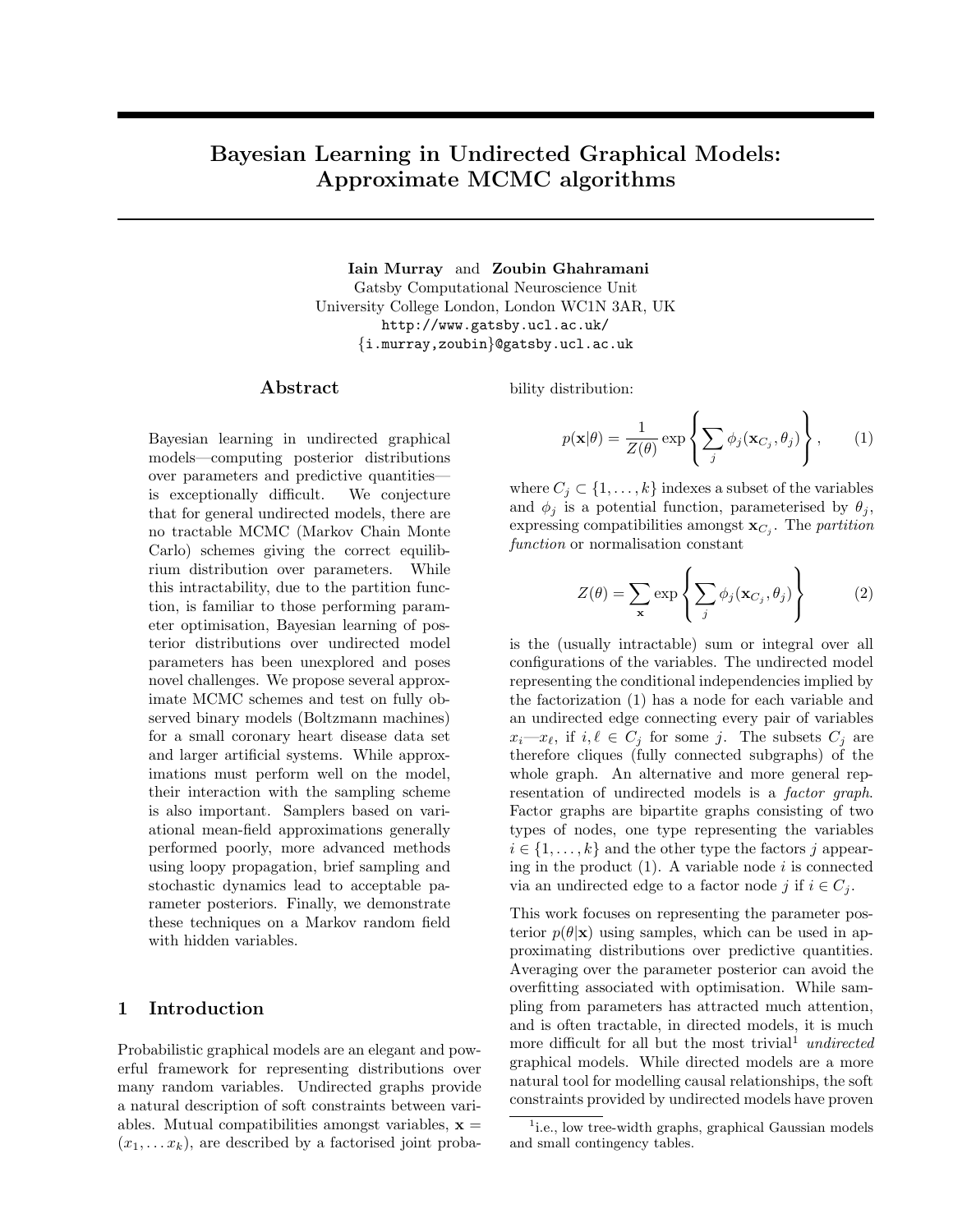useful in a variety of problem domains; we briefly mention six applications.

(a) In computer vision [1] Markov random fields (MRFs), a form of undirected model, are used to model the soft constraint a pixel or image feature imposes on nearby pixels or features; this use of MRFs grew out of a long tradition in spatial statistics [2]. (b) In language modelling a common form of sentence model measures a large number of features of a sentence  $f_j(s)$ , such as the presence of a word, subject-verb agreement, the output of a parser on the sentence, etc, and assigns each such feature a weight  $\lambda_i$ . A random field model of this is then  $p(s|\lambda) = (1/Z(\lambda)) \exp\{\sum_j \lambda_j f_j(s)\}\$  where the weights can be learned via maximum likelihood iterative scaling methods [3]. (c) These undirected models can be extended to coreference analysis, which deals with determining, for example, whether two items (e.g., strings, citations) refer to the same underlying object [4]. (d) Undirected models have been used to model protein folding [5] and the soft constraints on the configuration of protein side chains [6]. (e) Semisupervised classification is the problem of classifying a large number of unlabelled points using a small number of labelled points and some prior knowledge that nearby points have the same label. This problem can be approached by defining an undirected graphical model over both labelled and unlabelled data [7]. (f) Given a set of directed models  $p(\mathbf{x}|\theta_i)$ , the products of experts idea is a simple way of defining a more powerful (undirected) model by multiplying them:  $p(\mathbf{x}|\theta) = (1/Z(\theta)) \prod_j p(\mathbf{x}|\theta_j)$  [8]. The product assigns high probability when there is consensus among component models.

Despite the long history and wide applicability of undirected models, surprisingly, Bayesian treatments of large undirected models are virtually non-existent! Indeed there is a related statistical literature on Bayesian inference in undirected models, log linear models, and contingency tables [9, 10, 11]. However, this literature assumes that the partition function  $Z(\theta)$  can be computed exactly. But for all six machine learning applications of undirected models cited above, this assumption is unreasonable. This paper addresses Bayesian learning for models with intractable  $Z(\theta)$ .

We focus on a particularly simple and well-studied undirected model, the Boltzmann machine.

## 2 Bayesian Inference in Boltzmann Machines

A Boltzmann machine (BM) is a Markov random field which defines a probability distribution over a vector

of binary variables  $\mathbf{s} = [s_1, \ldots, s_k]$  where  $s_i \in \{0, 1\}$ :

$$
p(\mathbf{s}|W) = \frac{1}{Z(W)} \exp\left\{\sum_{i < j} W_{ij} s_i s_j\right\} \tag{3}
$$

The symmetric weight matrix W parameterises this distribution. In a BM there are usually also linear bias terms  $\sum_i b_i s_i$  in the exponent; we omit these biases to simplify notation, although the models in the experiments assume them. The undirected model for a BM has edges for all non-zero elements of W. Since the Boltzmann machine has only pairwise terms in the exponent, factor graphs provide a better representation for the model.

The usual algorithm for learning BMs is a maximum likelihood version of the EM algorithm (assuming some of the variables are hidden  $s_H$  and some observed  $s_O$ ) [12]. The gradient of the log probability is:

$$
\frac{\partial \log p(\mathbf{s}|W)}{\partial W_{ij}} = \langle s_i s_j \rangle_c - \langle s_i s_j \rangle_u \tag{4}
$$

where  $\langle \cdot \rangle_c$  denotes expectation under the "clamped" data distribution  $p(\mathbf{s}_H|\mathbf{s}_O, W)$  and  $\langle \cdot \rangle_u$  denotes expectation under the "unclamped" distribution  $p(s|W)$ . For a data set  $\mathbf{S} = [\mathbf{s}^{(1)} \dots \mathbf{s}^{(n)} \dots \mathbf{s}^{(N)}]$  of i.i.d. data the gradient of the log likelihood is simply summed over n. For Boltzmann machines with large treewidth these expectations would take exponential time to compute, and the usual approach is to approximate them using Gibbs sampling or one of many more recent approximate inference algorithms.

Consider doing Bayesian inference for the parameters of a Boltzmann machine, i.e., computing  $p(W|S)$ . One can define a joint model:

$$
p(W, \mathbf{S}) = \frac{1}{Z} \exp \left\{ -\frac{1}{2\sigma^2} \sum_{j < i} W_{ij}^2 + \sum_n \sum_{j < i} W_{ij} s_i^{(n)} s_j^{(n)} \right\} \tag{5}
$$

The first term acts like a prior, the normaliser Z does not depend on W, and it is easy to see that  $p(S|W)$ is exactly the likelihood term for a Boltzmann machine with i.i.d. data:  $p(\mathbf{S}|W) = \prod_n p(\mathbf{s}^{(n)}|W) =$  $\prod_n(1/Z(W)) \exp\{\sum_{i < j} W_{ij} s_i^{(n)} s_j^{(n)}\}.$  Moreover, it is very easy to sample from  $p(W|S)$  since it is a multivariate Gaussian. Thus it appears that we have defined a joint distribution where the likelihood is exactly the BM model, and the posterior over parameters is trivial to sample from. Could Bayesian inference in Boltzmann machines be so simple?

Unfortunately, there is something deeply flawed with the above approach. By marginalisation of (5), the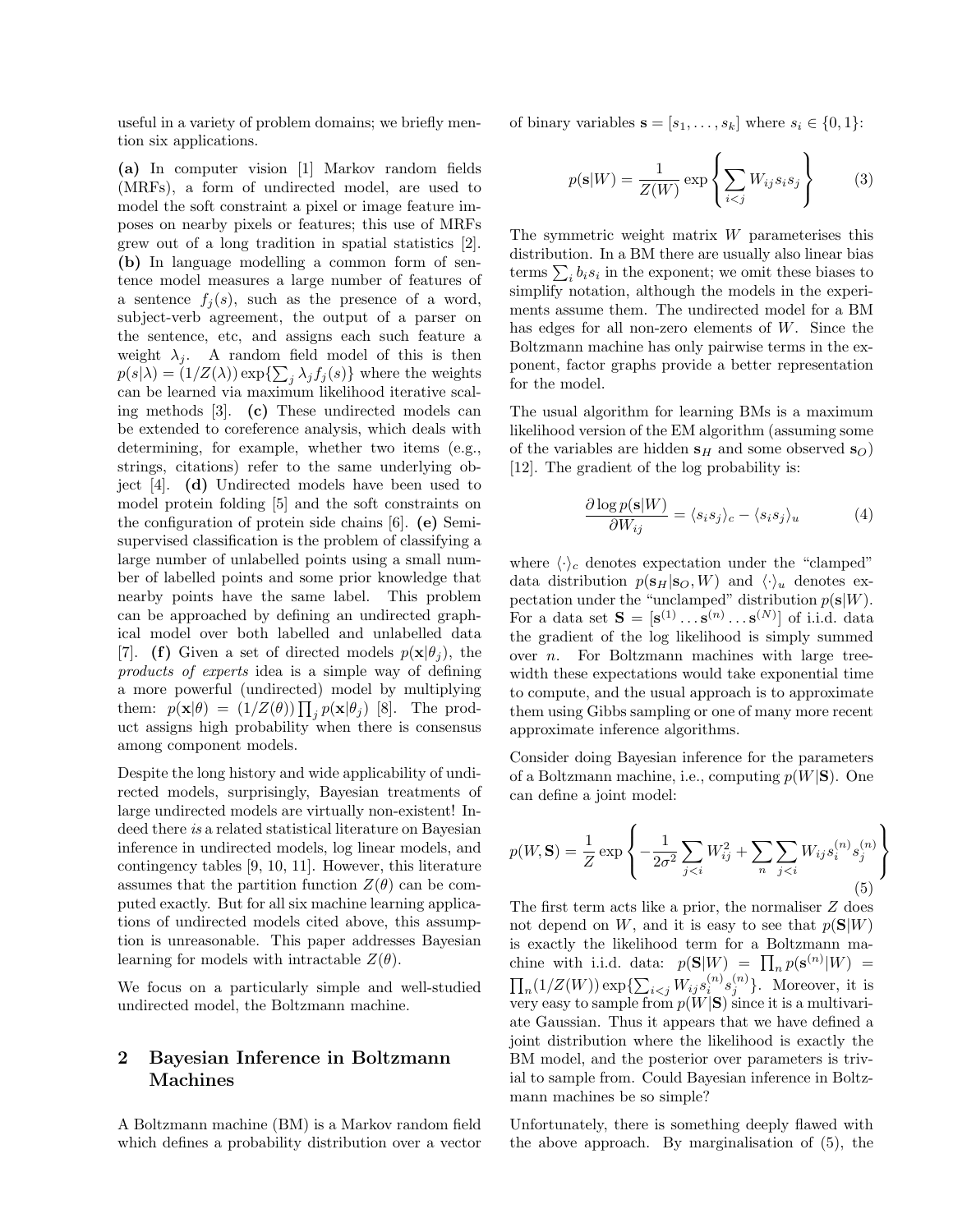actual prior over the parameters must have been

$$
p(W) = \sum_{\mathbf{S}} p(W, \mathbf{S}) \propto \mathcal{N}(0, \sigma^2 I) Z(W)^N.
$$
 (6)

However, this "prior" is dependent on the size of the data set! Moreover, the parametric form of the "prior" is very complicated, favouring weights with large partition functions—an effect that will overwhelm the Gaussian term. This is therefore not a valid hierarchical Bayesian model for a BM, and inferences from this model will be essentially meaningless.

The lesson from this simple example is the following: it is not possible to remove the partition function from the parameter posterior, as the "prior" that this would imply will be dependent on the number of data points. In order to have sensible parameter inferences, therefore, considering changes of the partition function with the parameters is unavoidable. Fortunately, there exist a large number of tools for approximating partition functions and their derivatives, given by expectations under (1). We now examine how approximations to partition functions and expectations can be used for approximate Bayesian inference in undirected models.

#### 3 Monte Carlo Parameter Sampling

MCMC (Markov Chain Monte Carlo) methods allow us to draw correlated samples from a probability distribution with unknown normalisation. A rich set of methods are available [13], but as discussed above any scheme must compute a quantity related to the partition function before making any change to the parameters. We discuss two simple samplers that demonstrate the range of approximate methods available.

Consider the simplest Metropolis sampling scheme for the parameters of a Boltzmann machine given fully observed data. Starting from parameters  $W$ , assume that  $W'$  is proposed from a symmetric proposal distribution  $t(W'|W) = t(W|W')$ . This proposal should be accepted with probability  $a = \min(1, p(W'|\mathbf{S})/p(W|\mathbf{S}))$ where

$$
\frac{p(W'|\mathbf{S})}{p(W|\mathbf{S})} = \frac{p(W')p(\mathbf{S}|W')}{p(W)p(\mathbf{S}|W)}\tag{7}
$$

$$
= \frac{p(W')}{p(W)} \left( \frac{Z(W)}{Z(W')} \right)^N \exp \left\{ \sum_{n,i < j} (W'_{ij} - W_{ij}) \ s_i^{(n)} s_j^{(n)} \right\}.
$$

For general BMs even a single step of this simple scheme is intractable due to  $Z(W)$ . One class of approach we will pursue is using deterministic tools to approximate  $\tilde{Z}(W) \simeq Z(W)$  in the above expression. Clearly this results in an approximate sampler, which does not converge to the true equilibrium distribution over parameters. Moreover, it seems reckless to

take an approximate quantity to the  $N^{\text{th}}$  power. Despite these caveats we explore empirically whether approaches based on this class of approximation are viable.

Note that above we need only compute the ratio of the partition function at pairs of parameter settings,  $Z(W)/Z(W')$ . This ratio can be approximated directly by noting that:

$$
\frac{Z(W)}{Z(W')} = \sum_{\mathbf{s}} e^{\{\sum_{j < i} (W_{ij} - W'_{ij})s_i s_j\}} \frac{e^{\{\sum_{j < i} W'_{ij} s_i s_j\}}}{Z(W')}
$$
\n
$$
\equiv \left\langle \exp \left\{ \sum_{j < i} (W_{ij} - W'_{ij}) s_i s_j \right\} \right\rangle_{p(\mathbf{s}|W')}
$$
\n(8)

where  $\langle \cdot \rangle_p$  denotes expectation under p. Thus any method for sampling from  $p(s|W')$ , such as MCMC methods, exact sampling methods, or any deterministic approximation that can yield the above expectation can be nested into the Metropolis sampler for W.

The Metropolis scheme is often not an efficient way of sampling from continuous spaces as it suffers from "random-walk" behaviour. That is, it typically takes at least order t steps to travel a distance of  $\sqrt{t}$ . Schemes exist that use gradient information to reduce this behaviour by simulating a stochastic dynamical system [13]. The simplest of these is the "uncorrected Langevin method". Parameters are updated without any rejections according to the rule:

$$
\theta_i' = \theta_i + \frac{\epsilon^2}{2} \frac{\partial}{\partial \theta_i} \log p(\mathbf{x}, \theta) + \epsilon n_i,
$$
 (9)

where  $n_i$  are independent draws from a zero-mean unit variance Gaussian. Intuitively this rule performs gradient descent but explores away from the optimum through the noise term. Strictly this is only an approximation except in the limit of vanishing  $\epsilon$ . A corrected version would require knowing  $Z(W)$  as well as the gradients. This effort may not be justified when the gradients and  $Z(W)$  are only available as approximations. However approximate correction would allow use of the more general hybrid Monte Carlo method.

Using the above or other dynamical methods, a third target for approximation for systems with continuous parameters is the gradient of the joint log probability. In the case of BMs, we have:

$$
\frac{\partial \log p(\mathbf{S}, W)}{\partial W_{ij}} = \sum_{n} s_i^{(n)} s_j^{(n)} - N \langle s_i s_j \rangle_{p(\mathbf{s}|W)} + \frac{\partial \log p(W)}{\partial W_{ij}}
$$
\n(10)

Assuming an easy to differentiate prior, the main difficulty arises, as in (4), from computing the middle term: the unclamped expectations over the variables.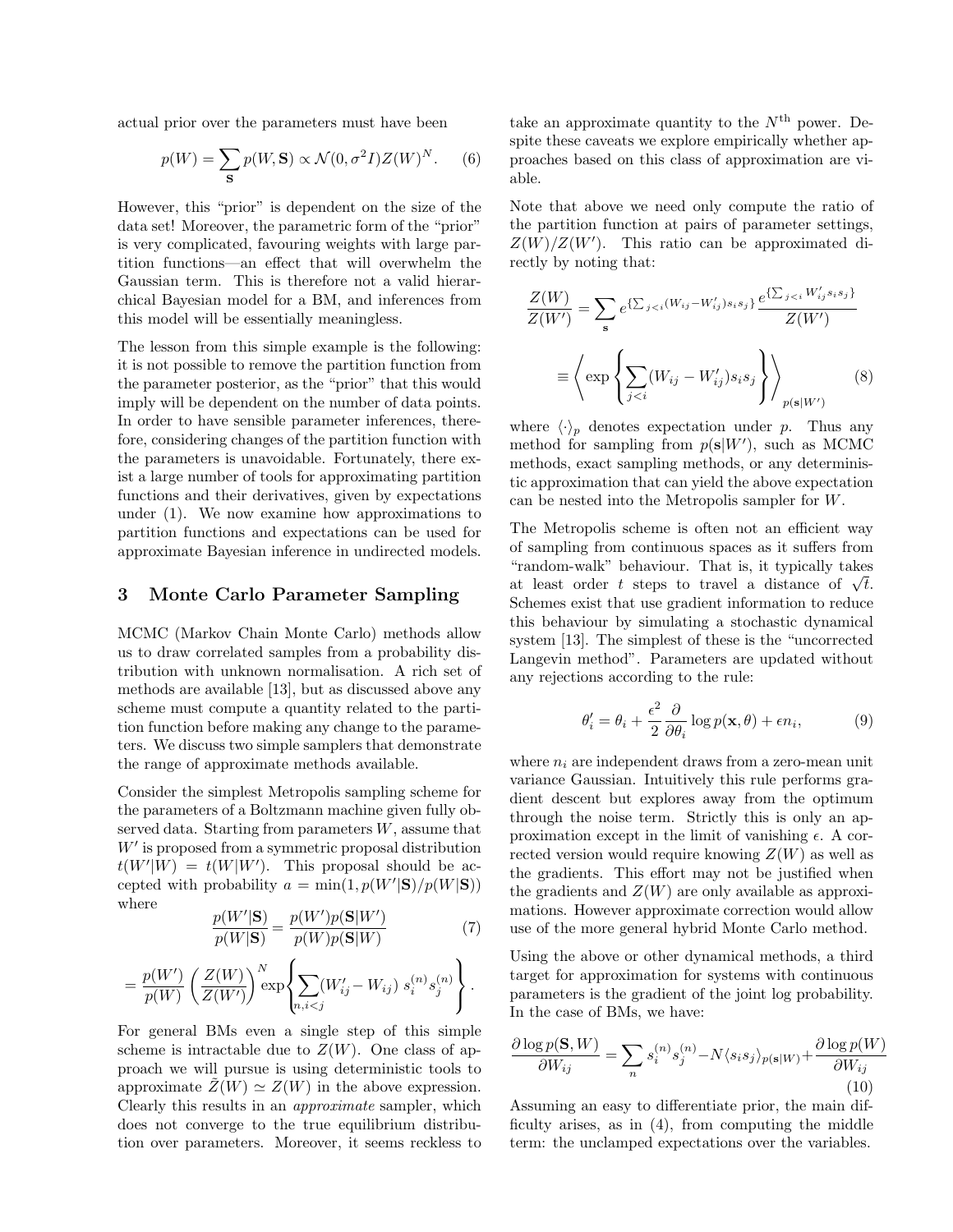Interestingly, although many learning algorithms for undirected models (e.g. 4) are based on computing gradients of the form (10), and it would be simple to plug these into approximate stochastic dynamics MCMC methods to do Bayesian inference, this approach does not appear to have been investigated. We explore this approach in our experiments.

We have taken two existing sampling schemes (Metropolis and Langevin) and identified three targets for approximation to make these schemes tractable  $(Z(W), Z(W)/Z(W')$  and  $\langle s_i s_j \rangle_{p({\bf s}|W)})$ . While our explicit derivations have focused on Boltzmann machines, these same expressions generalise in a straightforward way to Bayesian parameter inference in a general undirected model of the form (1). In particular, many undirected models of interest can be parameterised to have potentials in the exponential family,  $\phi_j(\mathbf{x}_{C_j}, \theta_j) = \mathbf{u}_j(\mathbf{x}_{C_j})^\top \theta_j$ . For such models, the key ingredient to an approximation are the expected sufficient statistics,  $\langle \mathbf{u}_j(\mathbf{x}_{C_j}) \rangle$ .

## 4 Approximation Schemes

Using the above concepts and focusing on Boltzmann machines we now define a variety of approximate sampling methods, by deriving approximations to one of our three target quantities in equations (7), (8) and (10).

Naive mean field. Using Jensen's inequality we can lower bound the log partition function as follows:

$$
\log Z(W) = \log \sum_{s} \exp\{\sum_{j < i} W_{ij} s_i s_j\}
$$
\n
$$
\geq \sum_{j < i} W_{ij} \langle s_i s_j \rangle_{q(s)} + \mathcal{H}(q) \equiv F(W, q) \tag{11}
$$

where  $q(s)$  is any distribution over the variables, and  $\mathcal{H}(q)$  is the entropy of this distribution. Defining the  $\prod_i q_i(s_i)$  we can find a local maximum of this lower set of fully factorised distributions  $\mathcal{Q}_{\rm mf} = \{q : q(\mathbf{s}) =$ bound  $\log Z_{\rm mf}(W) = \max_{q \in \mathcal{Q}_{\rm mf}} F(W, q)$  using an iterative and tractable mean-field algorithm. We define the mean-field Metropolis algorithm as using  $Z_{\rm mf}(W)$  in place of  $Z(W)$  in the acceptance probability computation (7). The expectations from the naive mean field algorithm could also be used to compute direct approximations to the gradient for use in a stochastic dynamics method (10).

Tree-structured variational approximation. Jensen's inequality can be used to obtain much tighter bounds than those given by the naive meanfield method. For example, constraining  $q$  to be in the set of all tree-structured distributions  $\mathcal{Q}_{\text{tree}}$  we can still tractably optimise the lower bound on the

partition function [14], obtaining  $Z_{\text{tree}}(W) \leq Z(W)$ . The tree Metropolis algorithm is defined to use this in (7). Alternatively, expectations under the tree could also be used to form the gradient estimate for a stochastic dynamics method (10).

Bethe approximation. A recent justification for applying belief propagation to graphs with cycles is the relationship between this algorithm's messages and the fixed points of the Bethe free energy [15]. While this breakthrough gave a new approximation for the partition function, we are unaware of any work using it for Bayesian model selection. In the loopy Metropolis algorithm belief propagation is run on each proposed system, and the Bethe free energy is used to approximate the acceptance probability (7). Traditionally belief propagation is used to compute marginals; pairwise marginals can be used to compute the expectations used in gradient methods (10) or in finding partition function ratios (8). These approaches lead to different algorithms, although their approximations are clearly closely related.

Langevin using brief sampling. The pairwise marginals required in (9,10) can be approximated by MCMC sampling. The Gibbs sampler used in section 6.1 is a popular choice, whereas in section 6.2 a more sophisticated Swendsen-Wang sampler is employed. Unfortunately—as in maximum likelihood learning (4)—the parameter-dependent variance of these estimates can hinder convergence and introduce biases [8]. The brief Langevin algorithm, inspired by work on Contrastive Divergence, uses very brief sampling starting from the data, S, which gives biased but low variance estimates of the required expectations. As the approximations in this section are run as an inner loop to the main sampler, the cheapness of brief sampling makes it an attractive option.

Langevin using exact sampling<sup>2</sup>. Unbiased expectations can be obtained in some systems using an exact sampling algorithm based on coupling from the past, eg [16]. Again variance could be eliminated by reuse of random numbers. This seems a promising area for future research.

Pseudo-Likelihood. Replacing the likelihood of the parameters with a tractable product of conditional probabilities is a common approximation in Markov random fields for image modelling. The only Bayesian approach to learning in large systems of which we are aware is in this context [17, 18]. The models used in our experiments (section 6.1) were not well approximated by the pseudo-likelihood, so we did not explore it further.

<sup>&</sup>lt;sup>2</sup>Suggested by David MacKay.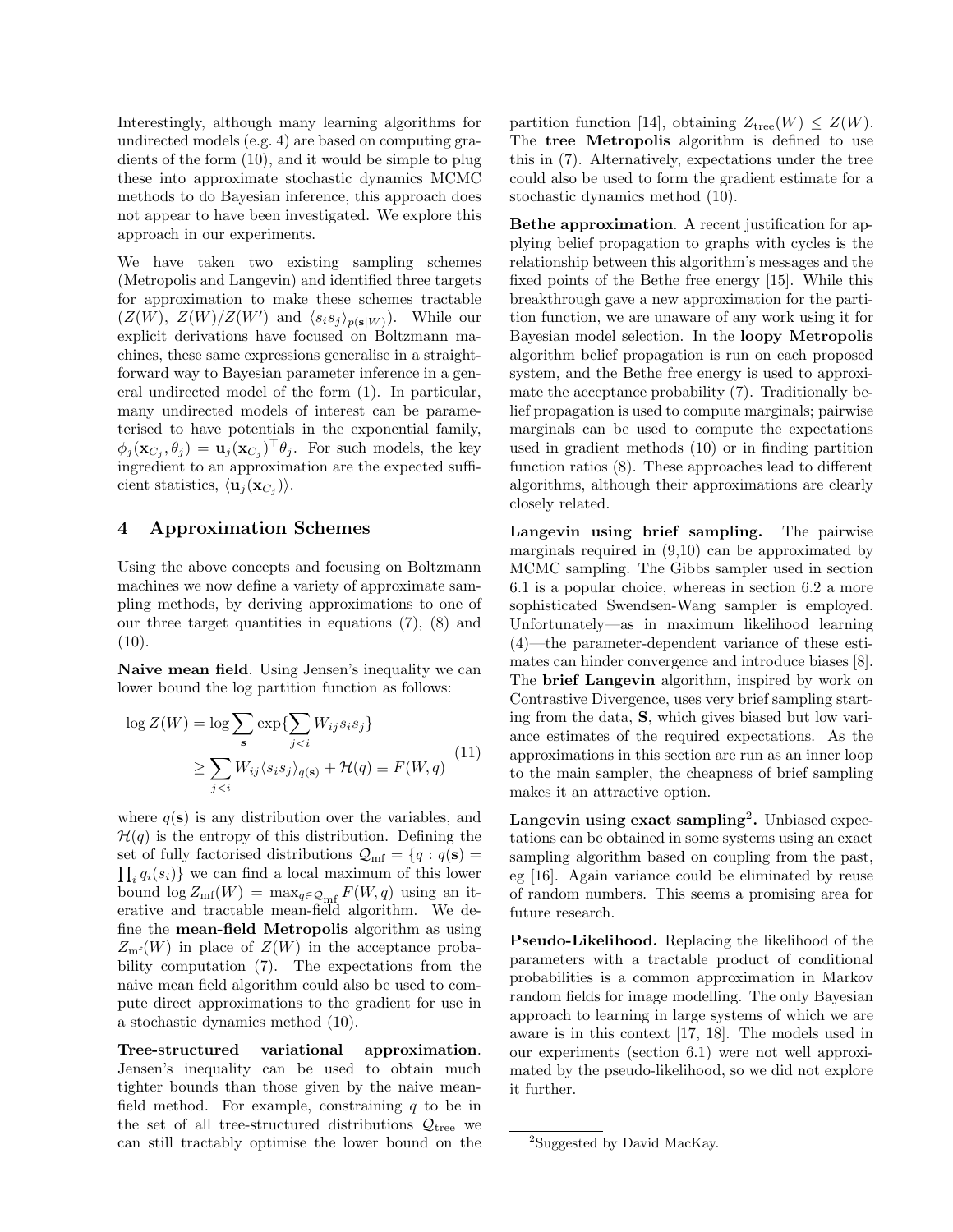### 5 Extension to Hidden Variables

So far we have only considered models of the form  $p(\mathbf{x}|\theta)$  where all variables, **x**, are observed. Often models need to cope with missing data, or have variables that are always hidden. These are often the models that would most benefit from a Bayesian approach to learning the parameters. In fully observed models in the exponential family the parameter posteriors are often relatively simple as they are log concave if the prior used is also log concave (as seen later in figure 1). The parameter posterior with hidden variables will be a linear combination of log concave functions, which need not be log concave and can be multi-modal.

In theory the extension to hidden variables is simple. First consider a model  $p(\mathbf{x}, \mathbf{h}|\theta)$ , where **h** are unobserved variables. The parameter posterior is still proportional to  $p(\mathbf{x}|\theta)p(\theta)$ , and we observe

$$
p(\mathbf{x}|\theta) = \sum_{\mathbf{h}} p(\mathbf{x}, \mathbf{h}|\theta)
$$
  
=  $\frac{1}{Z(\theta)} \sum_{\mathbf{h}} \exp \left\{ \sum_{j} \phi_{j}((\mathbf{x}, \mathbf{h})_{C_{j}}, \theta_{j}) \right\}$   

$$
\log p(\mathbf{x}|\theta) = -\log(Z(\theta)) + \log(Z_{\mathbf{x}}(\theta)).
$$
 (12)

That is, the sum in the second term is a partition function,  $Z_{\mathbf{x}}$ , for an undirected graph of the variables h. To see this compare to (2) and consider the fixed observations x as parameters of the potential functions. In a system with multiple i.i.d. observations  $Z_{\mathbf{x}}$ must be computed for each setting of x. Note however that these additional partition function evaluations are for systems smaller than the original. Therefore, any method that approximates  $Z(W)$  or related quantities directly from the parameters can still be used for parameter learning in systems with hidden variables.

The brief sampling and pseudo-likelihood approximations rely on settings of every variable provided by the data. For systems with hidden variables these methods could use settings from samples conditioned on the observed data. In some systems this sampling can be performed easily [8]. In section 6.2 several steps of MCMC sampling over the hidden variables are performed in order to apply our brief Langevin method.

#### 6 Experiments

#### 6.1 Fully observed models

Our approximate samplers were tested on three systems. The first, taken from [19], lists six binary properties detailing risk factors for coronary heart disease in 1841 men. Modelling these variables as outputs of a fully-connected Boltzmann machine, we attempted to draw samples from the distribution over the unknown weights. We can compute  $Z(W)$  exactly in this system, which allows us to compare methods against a Metropolis sampler with an exact inner loop. A previous Bayesian treatment of these data also exists [10].

Many practical applications may only need a few tens of samples from the weights. We performed sampling for 100,000 iterations to obtain histograms for each of the weights (Figure 1). The mean-field, tree and loopy Metropolis methods each proposed changes to one parameter at a time using a zero-mean Gaussian with variance 0.01. The brief Langevin method used a step-size  $\epsilon = 0.01$ . Qualitatively the results are the same as [10], parameters deemed important have very little overlap with zero.

The mean-field Metropolis algorithm failed to converge, producing noisy and wide histograms over an ever increasing range of weights (figure 1). The sampler with the tree-based inner loop did not always converge either and when it did, its samples did not match those of the exact Metropolis algorithm very well. The loopy Metropolis and brief Langevin methods closely match the marginal distributions predicted by the exact Metropolis algorithm for most of the weights. Results are not shown for algorithms using expectations from loopy belief propagation in  $(10)$  or  $(8)$  as these gave almost identical performance to loopy Metropolis based on (7).

Our other two test systems are 100-node Boltzmann machines and demonstrate learning where exact computation of  $Z(W)$  is intractable<sup>3</sup>. We considered two randomly generated systems, one with 204 edges and another with 500. Each of the parameters not set to zero, including the 100 biases, was drawn from a unit Gaussian. Experiments on an artificial system allow comparisons with the true weight matrix. We ensured our training data were drawn from the correct distribution with an exact sampling method [16]. This level of control would not be available on a natural data set.

The loopy Metropolis algorithm and the brief Langevin method were applied to 100 data points from each system. The model structure was provided, so that only non-zero parameters were learned. Figure 2 shows a typical histogram of parameter samples, the predictive ability over all parameters is also shown. Short runs on similar systems with stronger weights show that loopy Metropolis can be made to perform arbitrarily badly more quickly than the brief Langevin method on this class of system.

<sup>3</sup>These test sets are available online:

http://www.gatsby.ucl.ac.uk/~iam23/04blug/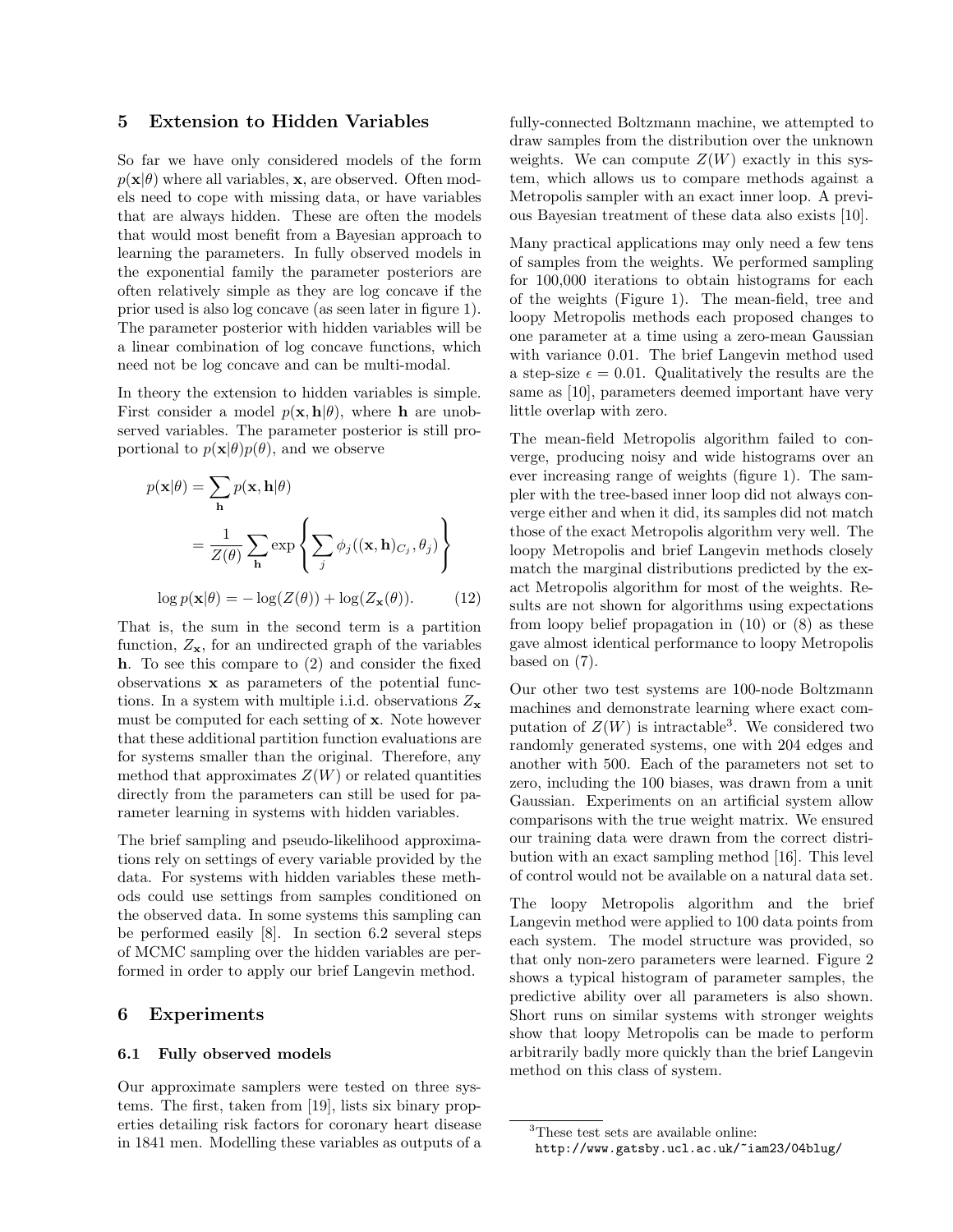

Figure 1: Histograms of samples for every parameter in the heart disease risk factor model. Results from exact Metropolis are shown in solid (blue); loopy Metropolis dashed (purple); brief Langevin dotted (red). These curves are often indistinguishable. The mean-field and tree Metropolis algorithms performed very badly; to reduce clutter these are only shown once each in the plots for  $W_{AA}$  and  $W_{AB}$  respectively, shown in dash-dotted (black).



Figure 2: Loopy Metropolis is shown dashed (blue), brief Langevin solid (black). Left: an example histogram as in Figure 1 for the 204 edge BM; the vertical line shows the true weight. Also shown are the fractions of samples, f, within  $\pm 0.1$  of the true value for every parameter in the 204 edge system (centre) and the 500 edge system (right). The parameters are sorted by f for clarity. Higher curves indicate better performance.

#### 6.2 Hidden variables

Finally we consider an undirected model approach taken from work on semi-supervised learning [7]. Here a graph is defined using the 2D positions,  $X =$  $\{(x_i, y_i)\}\)$ , of unlabelled and labelled data. The variables on the graph are the class labels,  $S = \{s_i\}$ , of the points. The joint model for the  $l$  labelled points and u unobserved or hidden variables is

$$
p(\mathbf{S}|X,\boldsymbol{\sigma}) = \frac{1}{Z(\boldsymbol{\sigma})} \exp \left\{ \sum_{i=1}^{l+u} \sum_{j(13)
$$

where

$$
W_{ij}(\sigma) = \exp\left(-\frac{1}{2}\left(\frac{(x_i - x_j)^2}{\sigma_x^2} + \frac{(y_i - y_j)^2}{\sigma_y^2}\right)\right).
$$
 (14)

The edge weights of the model,  $W_{ij}$ , are functions of the Euclidean distance between points  $i$  and  $j$  measured with respect to scale parameters  $\sigma = (\sigma_x, \sigma_y)$ . Nearby points wish to be classified in the same way, whereas far away points may be approximately uncorrelated, unless linked by a bridge of points in between.

The likelihoods in this model can be interesting functions of  $\sigma$  [7], leading to non-Gaussian and possibly multi-modal parameter posteriors with any simple prior. As the likelihood is often a very flat function over some parameter regions, the MAP parameters can change dramatically with small changes in the prior. There is also the possibility that no single settings of the parameters can capture our knowledge.

For binary classification (13) can be rewritten as a standard Boltzmann Machine. The edge weights  $W_{ij}$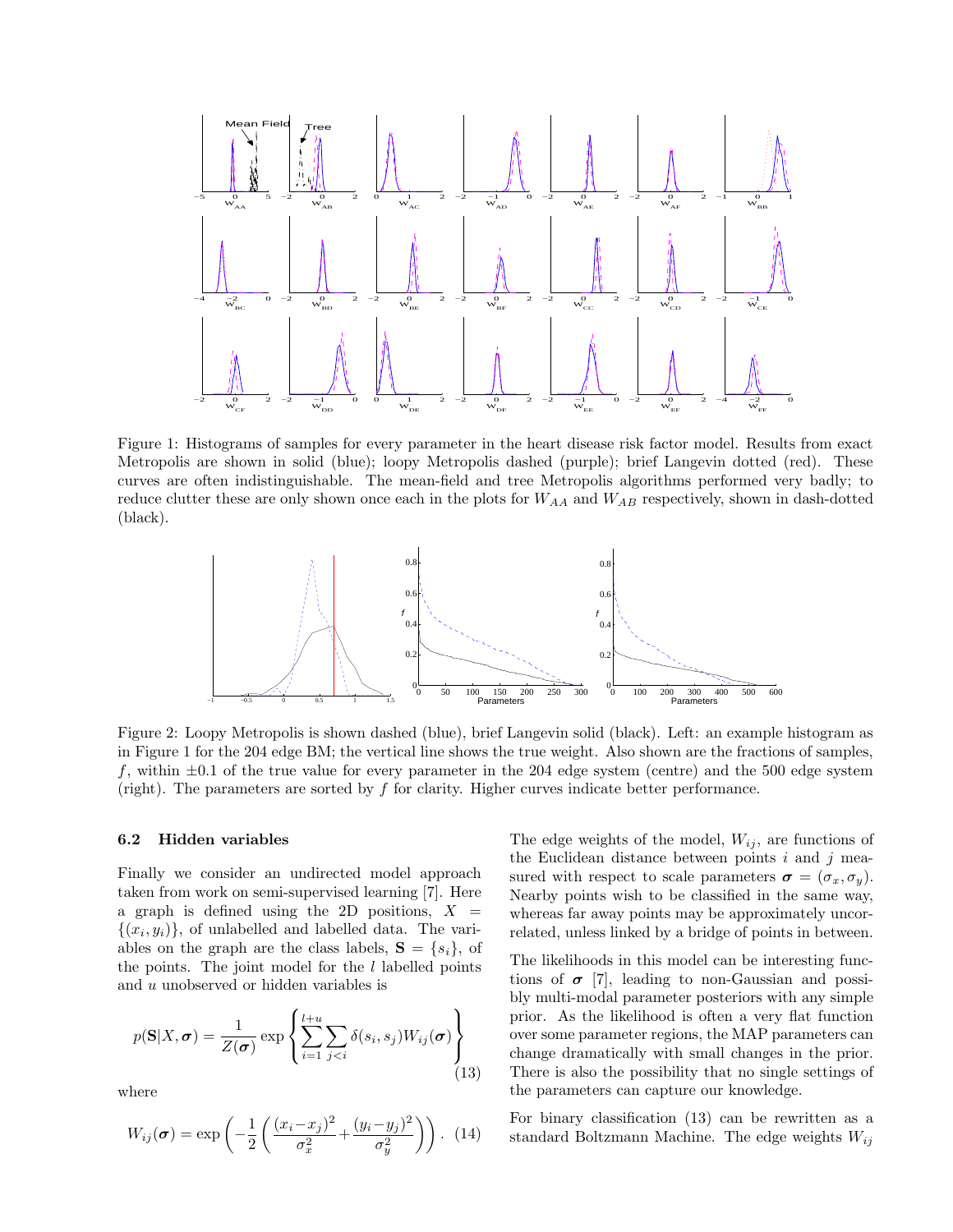are now all coupled through  $\sigma$ , so our sampler will only explore a two-dimensional parameter space  $(\sigma_x, \sigma_y)$ . However, little of the above theory is changed by this: we can still approximate the partition function and use this in a standard Metropolis scheme, or apply Langevin methods based on (10) where gradients include sums over edges.

Figure 3(a) shows an example data set for this problem. This toy data set is designed to have an interpretable posterior over  $\sigma$  and demonstrates the type of parameter uncertainty observed in real problems. We can see intuitively that we do not want  $\sigma_x$  or  $\sigma_y$  to be close to zero. This would disconnect all points in the graph making the likelihood small  $(\approx 1/2^l)$ . Parameters that correlate nearby points that are the same will be much more probable under a large range of sensible priors. Neither can both  $\sigma_x$  and  $\sigma_y$  be large: this would force the  $\times$  and  $\circ$  clusters to be close, which is also undesirable. However, one of  $\sigma_x$  and  $\sigma_y$  can be large as long as the other stays below around one. These intuitions are closely matched by the results shown in figure 3(b). This plot shows draws from the parameter posterior using the brief Langevin method based on a Swendsen-Wang sampling inner loop described in [7]. We also reparameterised the posterior to take gradients with respect to  $log(\sigma)$  rather than  $\sigma$ . This is important for any unconstrained gradient method like Langevin. Note that predictions from typical samples of  $\sigma$  will vary greatly. For example large  $\sigma_x$  predicts the unlabelled cluster in the top left as mainly  $\times$ 's, whereas large  $\sigma_y$  predicts ∘'s. It would not be possible to obtain the same predictive distribution over labels with a single 'optimal' setting of the parameters as was pursued in [7]. This demonstrates how Bayesian inference over the parameters of an undirected model can have a significant impact on predictions.

Figure 3(c) shows that loopy Metropolis converges to a very poor posterior distribution, which does not capture the long arms in figure 3(b). This is due to poor approximate partition functions from the inner loop. The graph induced by  $W$  contains many tight cycles, which cause problems for loopy belief propagation. As expected, loopy propagation gave sensible posteriors on other problems where the observed points were less dense and formed linear chains.

## 7 Discussion

Although MCMC sampling in general undirected models is intractable, there are a variety of approximate methods that can be brought forth to tackle this problem. We have proposed and explored a range of such approximations including two variational approximations, brief sampling and the Bethe approximation, combined with Metropolis and Langevin methods. Clearly there are many more approximations that could be explored.

Note that the idea of simply constructing a joint undirected graph including both parameters and variables, and running approximate inference in this joint graph, is not a good idea. Marginalising out the variables in this graph results in "priors" over parameters that depend on the number of observed data points (6), which is nonsensical.

The mean field and tree-based Metropolis algorithms performed disastrously even on simple problems. We believe these failures result from the use of a lower bound as an approximation. Where the lower bound is poor, the acceptance probability for leaving that parameter setting will be exceedingly low. Thus the sampler is often attracted towards extreme regions where the bound is loose, and does not return.

The Bethe free energy based Metropolis algorithm performs considerably better and gave the best results on one of our artificial systems. However it also performed terribly on our final application. In general if an approximation performs poorly in the inner loop then we cannot expect good parameter posteriors from the outer loop. In loopy propagation it is well known that poor approximations result for frustrated systems, and systems with large weights or tight cycles.

The typically broader distributions of and less rapid failure with strong weights of brief Langevin means that we expect it to be more robust than loopy Metropolis. It gives reasonable answers on large systems where the other methods failed. We have several ideas for how to further improve upon this method, for example by reusing random seeds, which we plan to explore.

To summarise, this paper addresses the largely neglected problem of Bayesian learning in undirected models. We have described and compared a wide range of approaches to this problem, highlighting some of the difficulties and solutions. While the problem is intractable, approximate Bayesian learning should be possible in many of the applications of undirected models (a–f section 1). Examining the approximate parameter optimisation methods currently in use provides a valuable source of approximations for the quantities found in equations  $(7)$ ,  $(8)$  and  $(10)$ . We have shown principles for using these equations to design good MCMC samplers, which should be widely applicable to Bayesian learning in these important uses of undirected models.